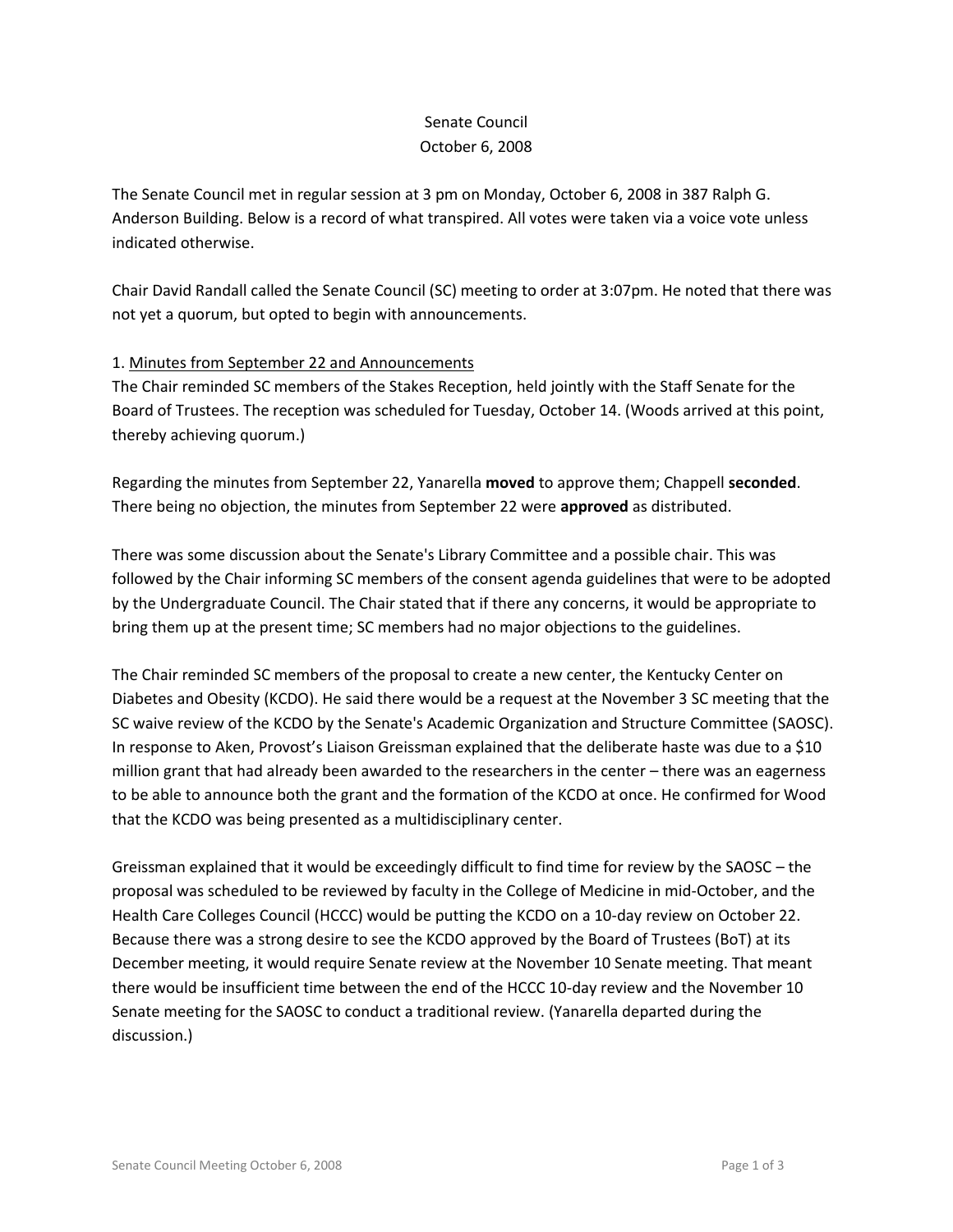Wood expressed some concern that the KCDO could be perceived as only having had a thorough vetting on the medical side of campus; there would be no "main campus" review if deliberation by the SAOSC were to be waived.

It was determined that Greissman would provide the SC with an updated version of the proposal, which could be shared with the SAOSC. SAOSC, in turn, would be asked to conduct its review in parallel with that of the College of Medicine's Faculty Council and the Health Care Colleges Council. The concurrent review would allow for a November 3 review by the SC, followed by a November 10 review by the University Senate (Senate) and review by the BoT in December.

There was additional discussion among a few SC members regarding what happened if a center was not functioning well and was nearing its end. Chappell commented that it would be beneficial for future proposals for centers to include information about evaluating the success of a center, which would help identify when a center was failing. In response to Greissman, Chappell made it clear that he did not wish for any additional information on KCDO, but explained that his comments were general in nature.

## 2. [Proposed Change to Human Resources Policy and Procedure 4.0 \(information only\)](http://www.uky.edu/USC/New/files/HR%204%201%201%201%20(tracked%20revision%209-30-08).pdf)

The Chair explained that the proposed change to Human Resources Policy and Procedure (HRP&P) 4 pertained to the formal classification of employees at UK as either "staff" or "faculty." According to university regulations, if a faculty member spends more than 50% of his/her time in administration [as classified on the Distribution of Effort form (DOE)], that person is classified as "staff." Additionally, the percentage of time attributed to administrative efforts on the DOEs of department chairs varied widely from department to department. The Chair explained that the proposed revision to HRP&P 4 would classify faculty with greater than 50% administration on their DOE as faculty employees, but would prohibit them from serving in the Senate or voting in faculty trustee elections.

Greissman explained that UK uses the Commonwealth of Kentucky's definition of "faculty administrator" – faculty administrators are defined as those faculty employees at the level of department chair and above. He said that Provost Subbaswamy thought faculty serving in administrative positions should still be classified as "faculty," yet it would not be appropriate for faculty in elected and representative positions to also have a responsibility of reporting to the administration.

SC members engaged in a lengthy discussion of the proposed changes. Comments were also made about UK's current department chair system, and some areas' possible adoption of an appointed departmental head system. Toward the end of the discussion, Greissman asked for some idea as to the SC's opinion on the proposed change.

It was ultimately decided that Piascik, Swanson and Wood, along with Guest Jones, would convene as a small group to look into considerations of the proposed changes to HRP&P 4. The Chair asked that they report back to the SC on October 20 with their thoughts on the matter.

#### 3. [Request for Rule Waiver: Senate Rules 5.1.8.5.A.2](http://www.uky.edu/USC/New/files/RWA%20Waiver%20JP-61.pdf)